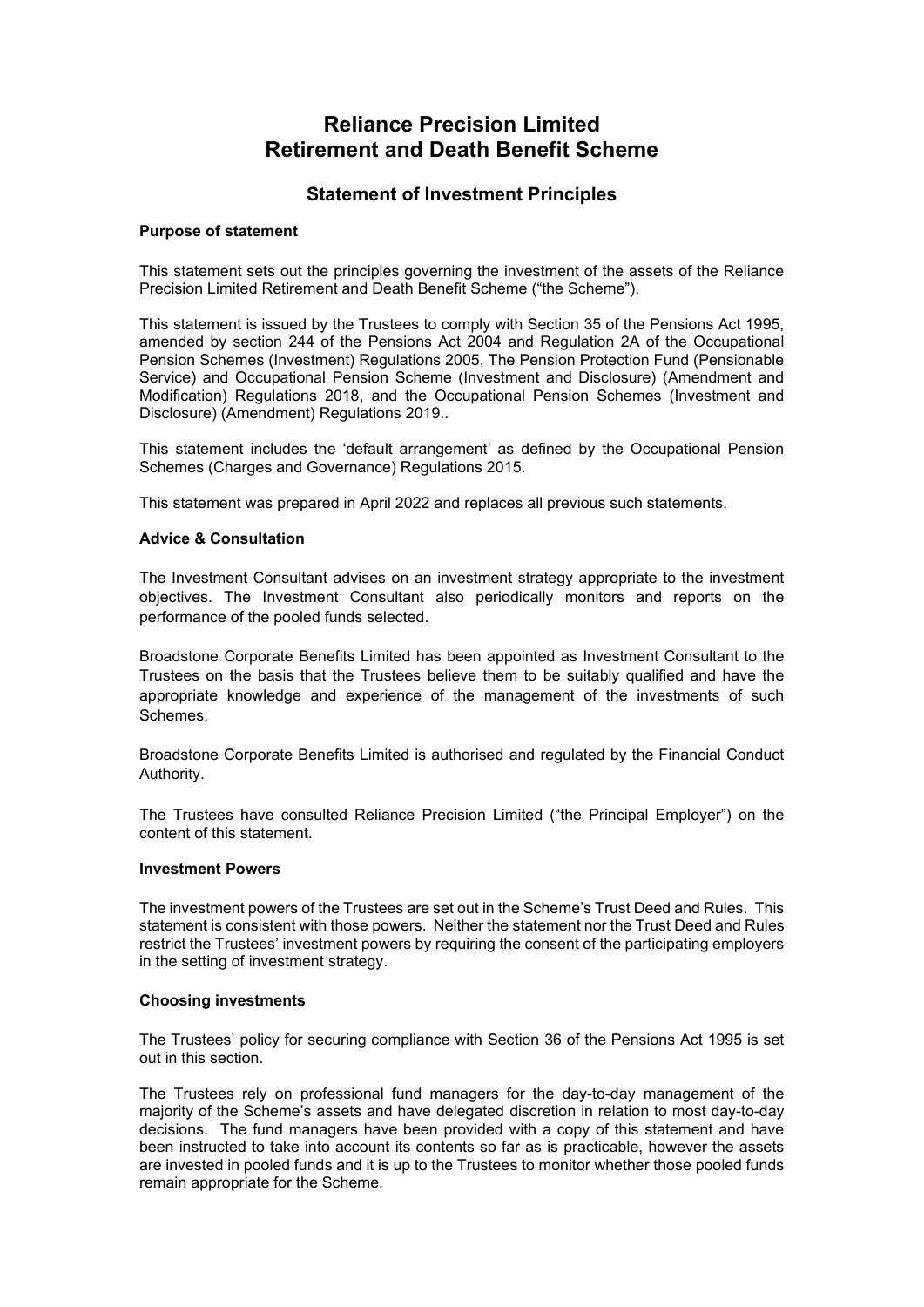The Investment Managers are paid a management fee on the basis of assets under management. The appropriateness of the Investment Managers' remuneration will be assessed relative to market costs for similar strategies, the skill and resources required to manage the strategy, and the success or otherwise a manager has had in meeting its objectives both financial and non-financial. The Investment Managers will supply the Trustees with sufficient information when requested in order to enable them to monitor financial and non-financial performance.

The Trustees' policy is to invest assets in the best interests of the members and their beneficiaries and, in the case of a potential conflict of interest, in the sole interest of the members and beneficiaries. Any powers or discretion exercised by the Trustees or the fund managers will be exercised with a view to the security, quality, liquidity and profitability of the portfolio as a whole.

The assets will consist predominantly of investments that are traded on regulated markets, as defined in Regulation 4(11) of the 2005 Investment Regulations. Any other assets will be kept at a prudent level.

The Trustees shall only invest in derivatives in so far as they contribute to a reduction of risks or facilitate efficient portfolio management, and even then will be such as to minimise exposure to excessive risk to a single counterparty or other derivative operations.

The Trustees' policy is to review the investments over which they retain control (principally bank account investments) and to consider reports of the fund managers at least annually.

When deciding whether or not to make any new investments the Trustees will obtain written advice and consider whether future decisions about those investments should be delegated to the fund manager. The written advice will consider the suitability of the investments, the need for diversification and the principles contained in this statement.

The Trustees' policy in relation to Regulation 4(4) (appropriateness in relation to Technical Provisions) and Regulation 4(7) (Diversification) of the 2005 Investment Regulations is covered in the Appendix.

#### **Investment Policy**

#### *Aims and Objectives*

The Trustees' primary objective is to offer a range of funds with different risk characteristics sufficient to satisfy the requirements of the majority of members without introducing complexity of investment. A further objective is to ensure that the funds are provided by a reputable investment manager and that those funds provide good value for money for the members, with charges kept to a minimum.

The objectives of each investment option are set out below.

Having taken advice, the Trustees' policy is to invest in predominantly passive pooled funds, whose objectives are to track the returns on published indices. These funds are considered to be most suitable for meeting the Trustees' objectives as set out on this Statement.

#### *Types of investment*

Scheme members will be given a choice as to which funds to invest in, predominantly consisting of equities, bonds, and cash, traded in the UK and overseas.

After taking advice, the Trustees have appointed a fund manager, Legal & General Investment Management Limited, who are regulated by the Financial Services and Markets Act 2000. The Trustees entered into a contract with Legal & General Investment Management in 2009, with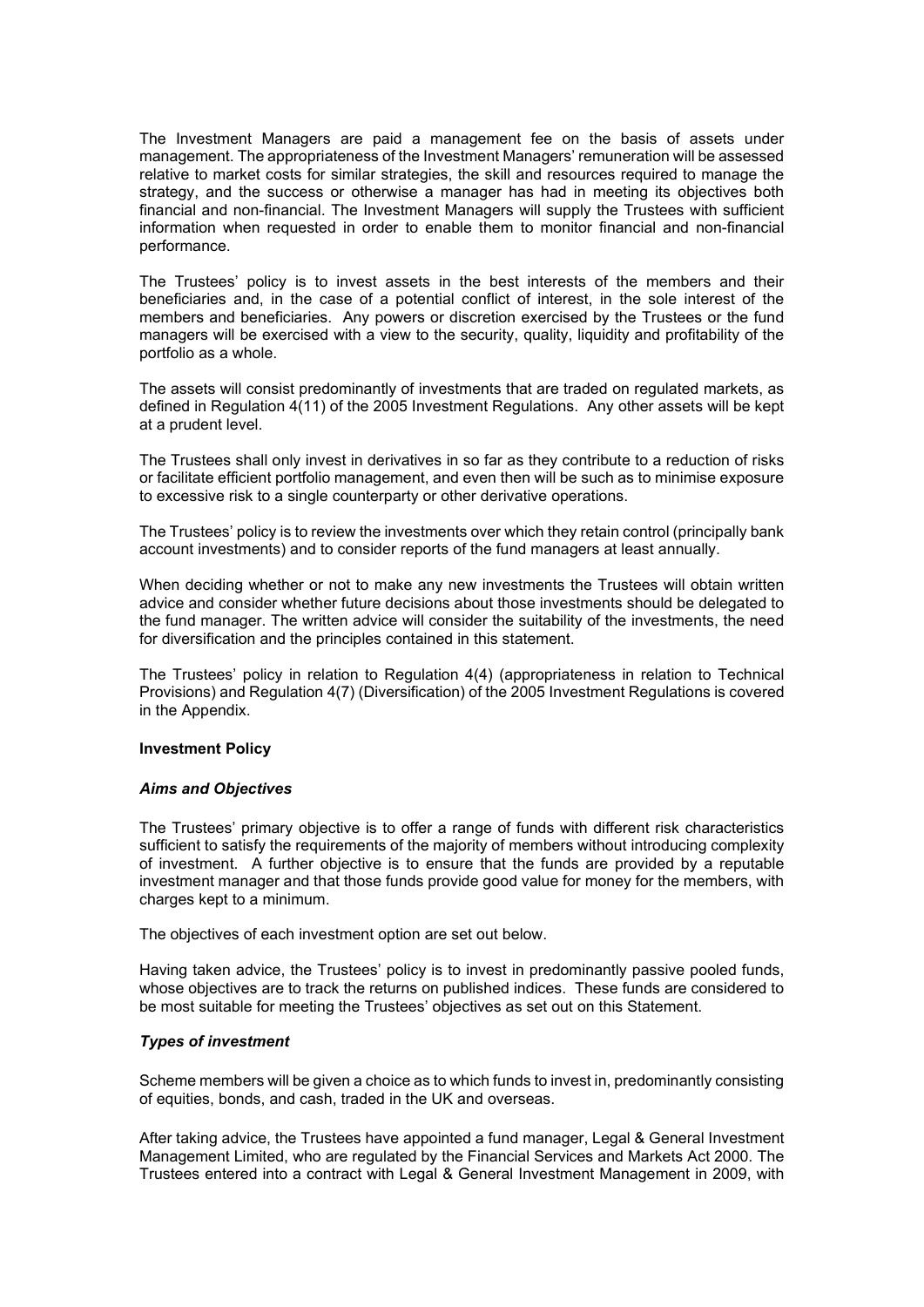Legal & General receiving the first contributions in August 2009. The Trustees are responsible for ensuring that the allocation of the portfolio between the different types of investment takes account of the Trustees' policy as set out in this statement, and the members' choices, by regularly monitoring the funds that the Scheme invests in. The fund manager is given absolute discretion over the selection of individual stocks within each type of investment, which are all pooled fund investments. The Trustees consider that pooled investments are most appropriate for a scheme of this size in order to achieve consistency with the principles set out in this statement.

Within the categories of investment permitted by the Trustees, the fund managers can purchase any new investments, as long as they do not breach the provisions of the fund management agreement.

#### *Balance between different types of investment*

The Trustees have considered advice and offer the following passive 'index tracking' funds offered by LGIM:

**Multi-Asset Fund** – the objective of this fund is to provide a liquid and cost efficient way of obtaining exposure to global asset markets including equities, bonds, cash and listed infrastructure, private equity and global real estate companies. It aims to provide an expected return more conservative than a developed market equity fund and with a volatility of 2/3rds of global equities. It is intended for the 'growth phase', ie the period leading up to 5 years before retirement. It would also be suitable for the 'drawdown' element of the fund in the 5 years to retirement.

**Retirement Income Multi Asset ('RIMA') Fund** - The objective of the fund is to provide longterm investment growth up to and during retirement, and to facilitate the drawdown of retirement income.

**Ethical Global Equity Index Fund** – the objective of this fund is to track the performance of the FTSE4 Good Global Equity Index of companies selected according to ethical guidelines and is again intended for the 'growth phase'.

**Pre-Retirement Fund** – the objective of this fund is to invest in assets that reflect the broad characteristics of investments underlying the pricing of a typical non-inflation linked annuity product, and is intended for the 'annuity' element of the fund in the 5 years before retirement.

**Cash Fund** – the objective of this fund is to provide capital protection with growth at short term interest rates, and is intended for the cash element of the fund in the 5 years before retirement.

These funds are described in factsheets provide by LGIM.

There is an annual management charge applicable to each fund, expressed as a percentage of the fund, and reflected in the unit price of the units as follows: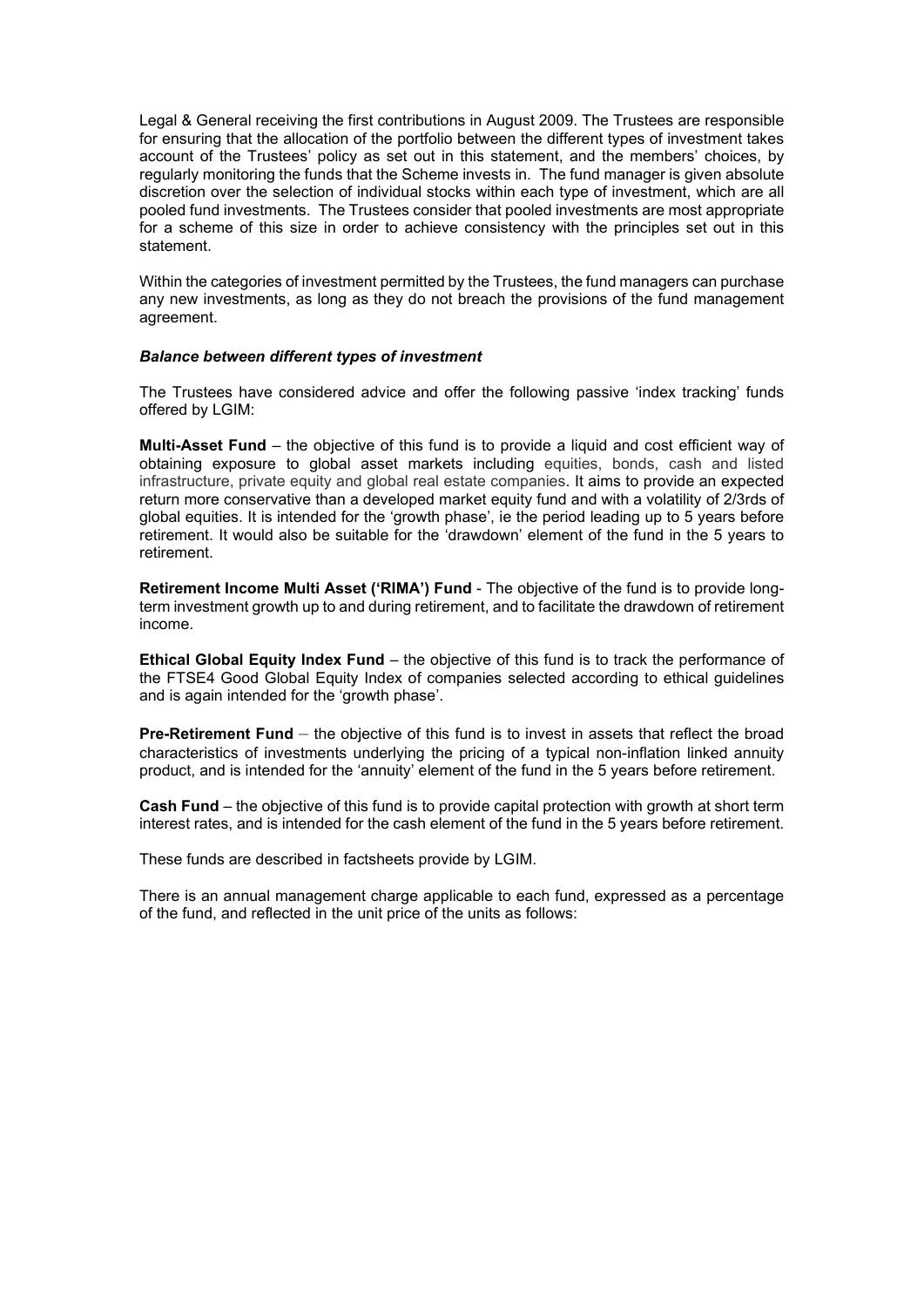| <b>Fund</b>                             | Annual management charge |
|-----------------------------------------|--------------------------|
| Multi-Asset Fund                        | 0.25%                    |
| RIMA Fund                               | 0.35%                    |
| <b>Ethical Global Equity Index Fund</b> | 0.30%                    |
| <b>Pre-Retirement Fund</b>              | 0.15%                    |
| Cash Fund                               | 0.125%                   |

The Trustees recognise that most members will benefit from a portfolio that is expected to grow significantly in real terms during their working lifetime. This is referred to as "the growth phase". The Trustees have chosen to offer the Multi-Asset Fund for this purpose. This funds is made up of a diverse mix of assets, which aims to deliver near-equity returns over the long term, whilst the diversification helps to moderate the risk and volatility of returns. The characteristics of the RIMA fund is similar, but is more defensively positioned and is designed to meet the drawdown of retirement income.

The Ethical Global Equity Index Fund is available for members who are concerned that their pension monies are only invested in companies that adhere to certain ethical criteria. It is geared towards providing a higher risk/reward than the Multi-Asset Fund.

The Pre-Retirement Fund aims to match movements in annuity markets, so if a member is looking to secure an annuity with their assets this fund is appropriate to protect the purchasing power of those assets.

One of the options members have when they retire is to drawdown their defined contribution funds. Drawdown is not an option within the Scheme but members can transfer out to another scheme which does provide a drawdown facility. The Trustees offer members wishing to drawdown the option to remain invested in the Multi-Asset Fund up until they transfer to a drawdown arrangement. In addition, the Scheme adopts a default lifestyle strategy which targets drawdown at retirement. See the below section on '*How default arrangement 'best interest' requirements are met' for further information.*

The Cash fund is appropriate for members looking to protect the value of any cash benefits they may choose to take when they retire.

Members can invest in their own choice of the above funds, in whatever proportions they decide, at any time by giving instructions to the Trustees. Switches between funds will be processed monthly at the same time as the monthly contributions are invested.

#### *Risk*

The Trustees acknowledge that there are risks associated with any investment policy. The Trustees' policy is to review and manage these risks with their advisers in relation to:

- the performance of the appointed fund managers,
- the nature of the investments held and
- the benefits available to members at retirement.

The Trustees' policy is to ensure that any risks relating to the members' benefits that stem directly from their investment policy are managed by investing in assets that are consistent with the principles of this statement and the wishes of the members.

The Trustees monitor the performance of the investments on a regular basis (usually at least every 6 months). The Trustees acknowledge that passive funds will not materially outperform their benchmark or their peer groups, but consider the features of passive investment to be most appropriate and offer best value for money for the Scheme's members.

The risk to member benefits at retirement is mitigated by the Scheme's Lifestyle Investment Program. This was updated from March 2022, and now gradually switches funds away from the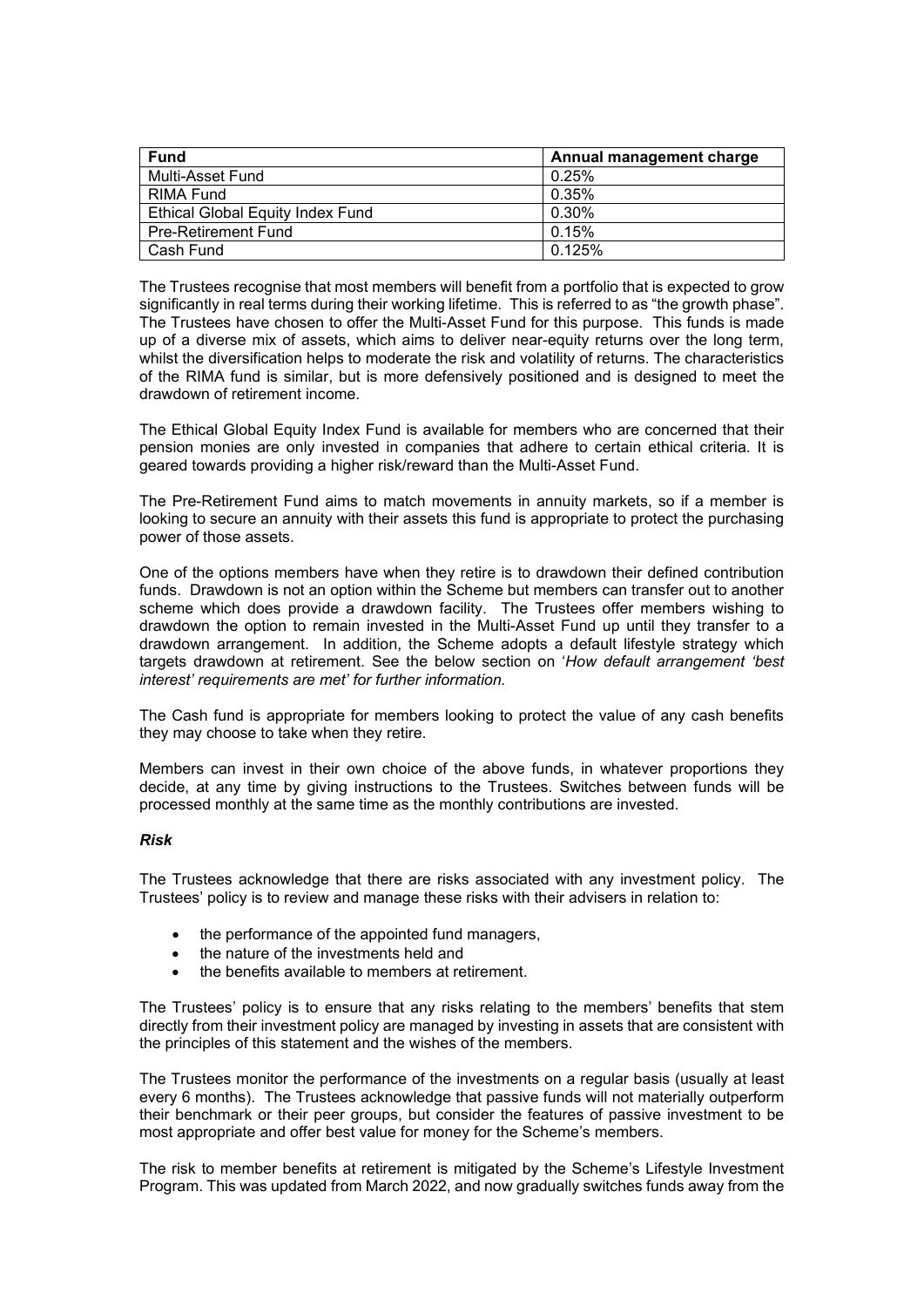Multi-Asset Fund for members who are in the lifestyle strategy and into the other funds to more closely reflect how the Scheme's members intend to use their funds after they retire, taking account of the flexibilities introduced in April 2015.

### *Expected Return*

The investment managers have set their own benchmarks to track the relevant indices that they are associated with and the Trustees expects each investment manager to consistently meet the benchmarks.

#### *Diversification*

It is the Trustees' policy to invest in a diverse range of assets, and not to rely on any particular asset class or group. The Trustees recognise that there may be a large concentration of assets with any one fund manager or provider, however the underlying assets are suitably diverse to minimise the risks to the portfolio as a whole.

The Trustee imposes further constraints on the fund managers below:

- (i) No single investment to be more than 10% of the total value of the investment portfolio;<br>(ii) maximum holding of any class of issued share or debt in any company to be 10%;
- maximum holding of any class of issued share or debt in any company to be 10%;
- (iii) no investment in unquoted companies;
- (iv) no investment in non-Financial Conduct Authority regulated collective investment schemes;
- (v) no more than 10% of Corporate Bonds should be rated B or less using Standard and Poor's Rating System.

## *Realisation of investments*

The Trustees' policy is to invest only in assets that are readily realisable in order to meet the benefits as they fall due. The Trustees consider the assets above to be readily realisable, as all assets are invested in unitised pooled funds.

#### *Employer related investments*

The Trustees do not directly hold any employer-related investments, as defined by section 40 of the Pensions Act 1995.

#### *Investment Principles*

In October 2008, the Government published the results of its consultation on revisions to the Myners principles in response to recommendations made by the National Association of Pension Funds (NAPF) in 2007. This takes the form of six high level 'Best Practice' principles set out below, supported by best practice guidance and trustee tools that can be used to assess compliance.

- 1. Effective decision-making
- 2. Clear objectives
- 3. Risk and Liabilities
- 4. Performance assessment
- 5. Responsible ownership
- 6. Transparency and Reporting

The Trustees periodically review their compliance with the best practice Principles. The Trustees believe that they comply with the spirit of the Principles.

#### *Responsible Investments and Stewardship*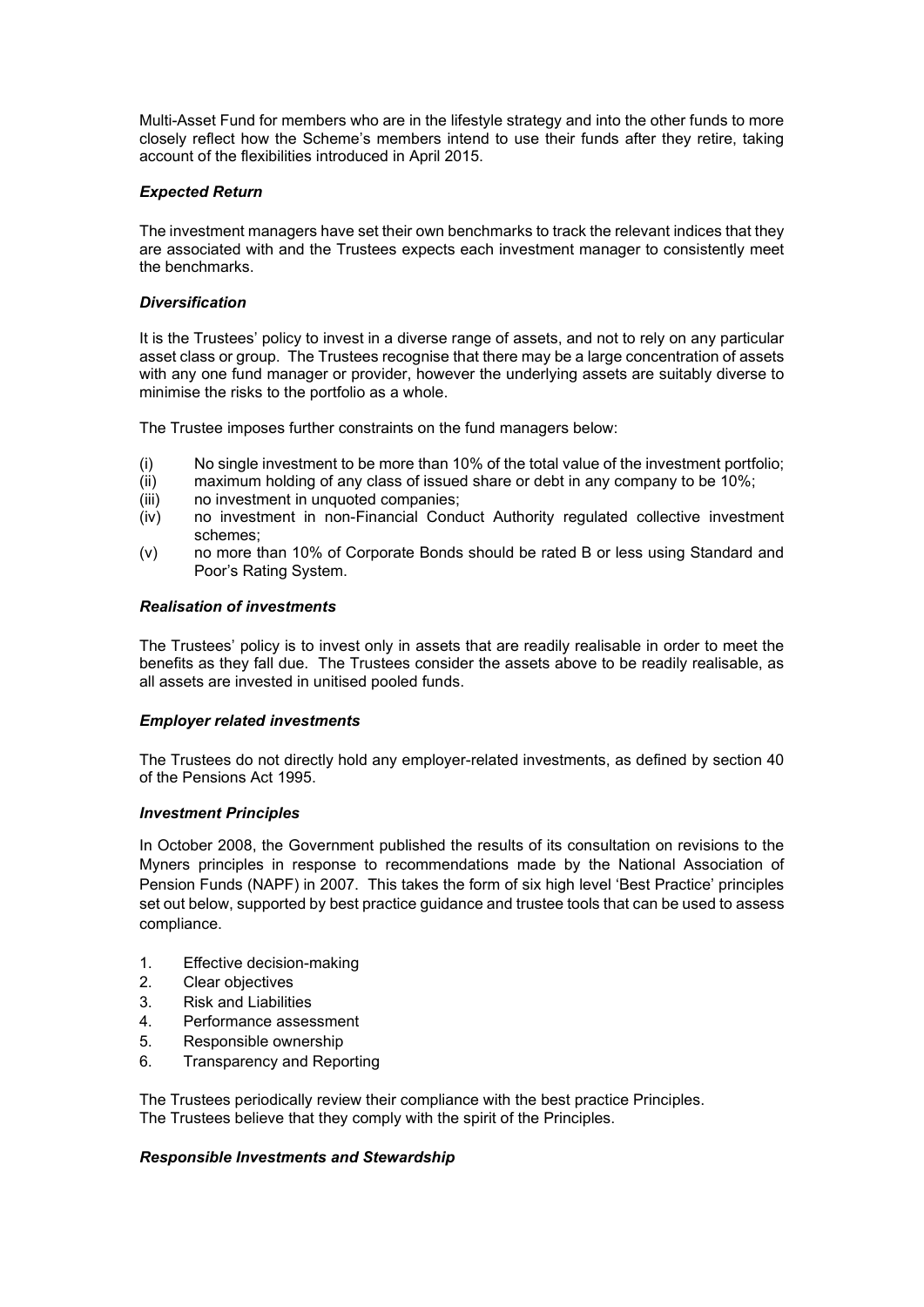The Trustees believe that the consideration of financially material Environmental (including climate change), Social and Governance (ESG) factors in investment decision making can lead to better risk adjusted investment returns. Environmental concerns include climate change, energy efficiency, waste and pollution and scarcity of water and other resources. Social concerns include human rights, health & safety at work, welfare and other working conditions, and responsibility for the wider community in which a business operates. Corporate Governance concerns include audit quality, board structure, remuneration policy, shareholder and other stakeholder rights.

The Trustees expect its investment managers, when exercising discretion in investment decision making, to take financially material ESG factors into account. On an ongoing basis the Trustees (delegating to the Investment Consultant where appropriate) assess the ESG integration capability of its investment managers.

Where ESG factors are non-financial (i.e. they do not pose a risk to the prospect of the financial success of the investment) the Trustee believes these should not drive investment decisions. The Trustees expect its Investment Managers, when exercising discretion in investment decision making, to consider non-financial factors only when all other financial factors have been considered and in such a circumstance the consideration of non-financial factors should not lead to a material reduction in the efficiency of the investment. Members' views are not sought on non-financial matters (including ESG, quality of life considerations and ethical views) in relation to the selection, retention and realisation of investments. However, members views are sought on the choice of funds available, and the Trustees currently make an ethical equity fund available to members.

The Trustees believe that in order to protect and enhance the value of the investments, over the time horizon over which the benefits are paid, they must act as a responsible asset owner. The Trustees cannot exercise their responsibilities directly as they do not hold investments in their name. The Trustees expect their Investment Managers, to exercise voting rights at annual and extraordinary general meetings of companies. The Trustees expect their Investment Managers to report to them on the implementation of, and any changes to, their policies on voting and engagement. The Trustees periodically review the investment manager's procedures in this regard.

The Trustees expect their Investment Managers, to exercise ownership rights attached to investments as they see fit, including voting and engagement rights, in order to safeguard sustainable returns over this time frame. The Trustees do not impose any additional constraints on the managers. On an ongoing basis the Trustees will assess the stewardship and engagement activity of its Investment Managers (delegating to the Investment Consultant where appropriate). This will be done by reviewing the Investment Manager's voting and engagement policy, summary reports detailing the engagement and voting activity undertaken by the Investment Managers, and asking questions directly to the Investment Managers.

Responsibility for monitoring the make-up and development of the capital structure of investee companies is delegated to the Investment Managers. The Trustees expect the extent to which the Investment Managers monitor capital structure to be appropriate to the nature of the mandate.

The current investment managers, LGIM, have signed up to the United Nations Principles for Responsible Investment and also the UK Stewardship Code.

The Trustees expect the Investment managers to adopt best practice in respect of shareholder activism as set out in the Institutional Shareholders Committee Code.

#### *How default arrangement 'best interest' requirements are met*

For members' growth phase, the Multi-Asset fund has been chosen as the default fund if no other instruction is received from the member. This fund is intended to be used until 5 years before a member's target retirement date when, unless otherwise instructed, the Scheme's Lifestyle Investment Program will commence.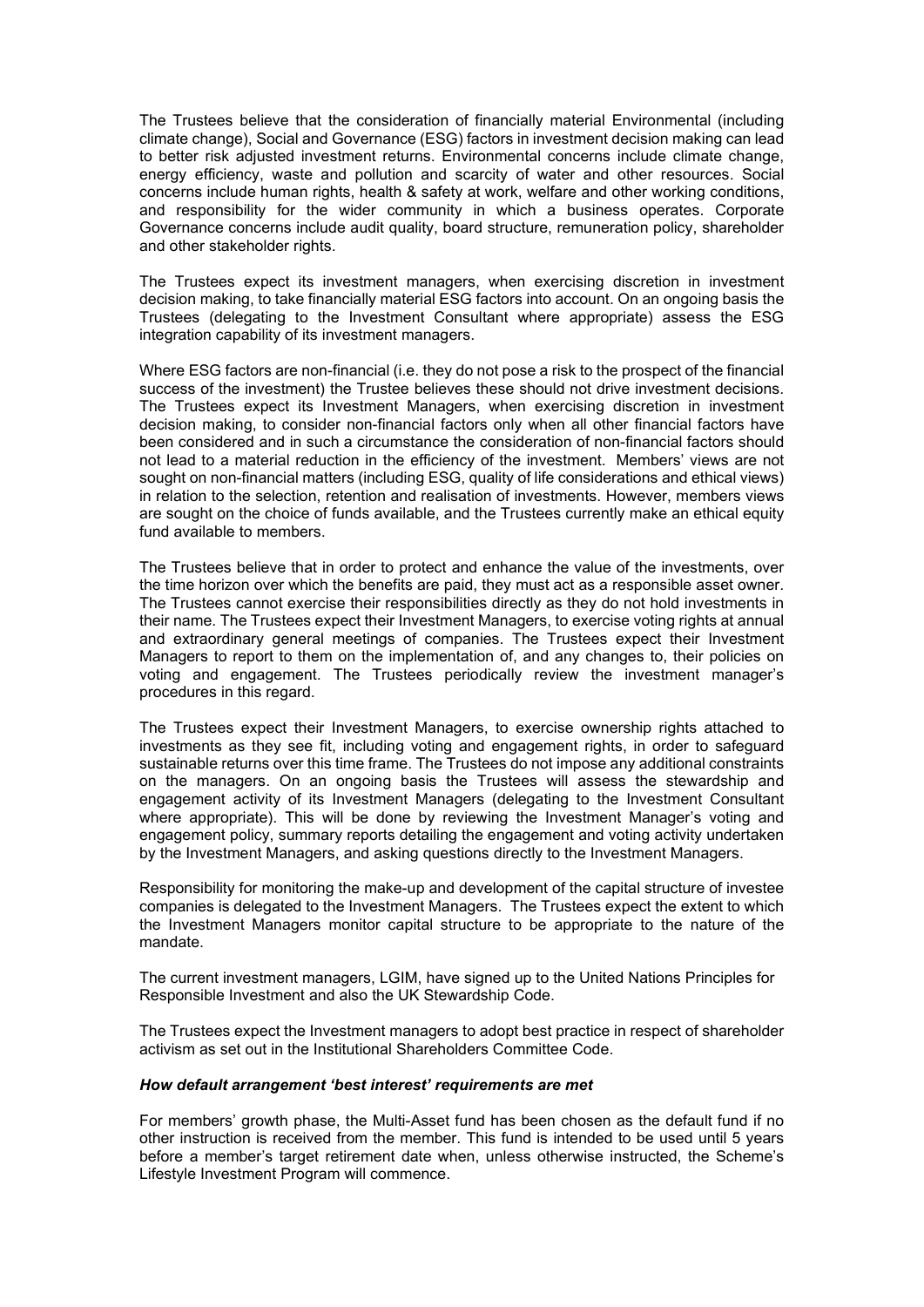The Scheme's Lifestyle Investment Program gradually transfers each member's assets into funds which are more suitable for taking retirement benefits, and all new contributions are paid into these funds proportionately. This process is completed monthly, when a proportion of the assets are moved from the default (Multi-Asset) fund into other funds deemed to be more suitable for the member's retirement.

Often the most suitable use of a member's fund is to target drawdown in retirement, although there are several other options available to members at retirement. If members do not tell the Trustees how they wish to take their retirement benefits the Trustees will assume that members will wish to take a quarter of the fund as a tax free lump sum and use the remainder after retirement, to drawdown retirement income. In other words, unless the member requests otherwise, the Trustees will switch each member's assets during the 5 years running up to the member's target retirement date so that when the member retires 75% of the fund will be held in the RIMA Fund and 25% will be in the Cash fund.

The Trustees endeavour to engage members in their retirement planning and will therefore work with members to switch to a retirement position that best suits them individually. Members will be asked to indicate the options they expect to take at retirement and the resulting portfolio at retirement can then be tailored to these options.

Members will be able to change their fund choices and/or retirement goals at any time. Switches between funds will take effect monthly when contributions are invested. In addition, a secondary lifestyle option is also available for members wishing to purchase an annuity at retirement. The secondary lifestyle option targets 75% of assets at retirement to be held in the LGIM Pre-Retirement fund, and 25% to be held in the LGIM Cash fund.

On an annual basis the Trustees assess the performance of the funds offered to members, including the default arrangement. As part of this analysis the Trustees take into account the level of charges borne by members. Further information is published annually in the chair's statement.

#### *Conflicts of Interest*

The Trustees maintain a separate conflicts of interest policy and register.

Subject to reasonable levels of materiality, these documents record any actual or potential conflicts of interest the Trustees might have in relation to investee companies or the Investment Managers, while also setting out a process for conflict management.

#### *Incentivisation of Investment Managers*

The Investment Managers are primarily remunerated based on an agreed fixed annual percentage of the asset value for each underlying fund.

The Trustees do not directly incentivise the Investment Managers to align the approach they adopt for a particular fund with the Trustees' policies and objectives.

Neither do the Trustees directly incentivise the Investment Managers to make decisions about the medium to long-term performance of an issuer of debt or equity, or to engage with those issuers to improve their performance. The Trustees expect such assessment of performance and engagement to be undertaken as appropriate and necessary to meet the investment objectives of the funds used by the Scheme.